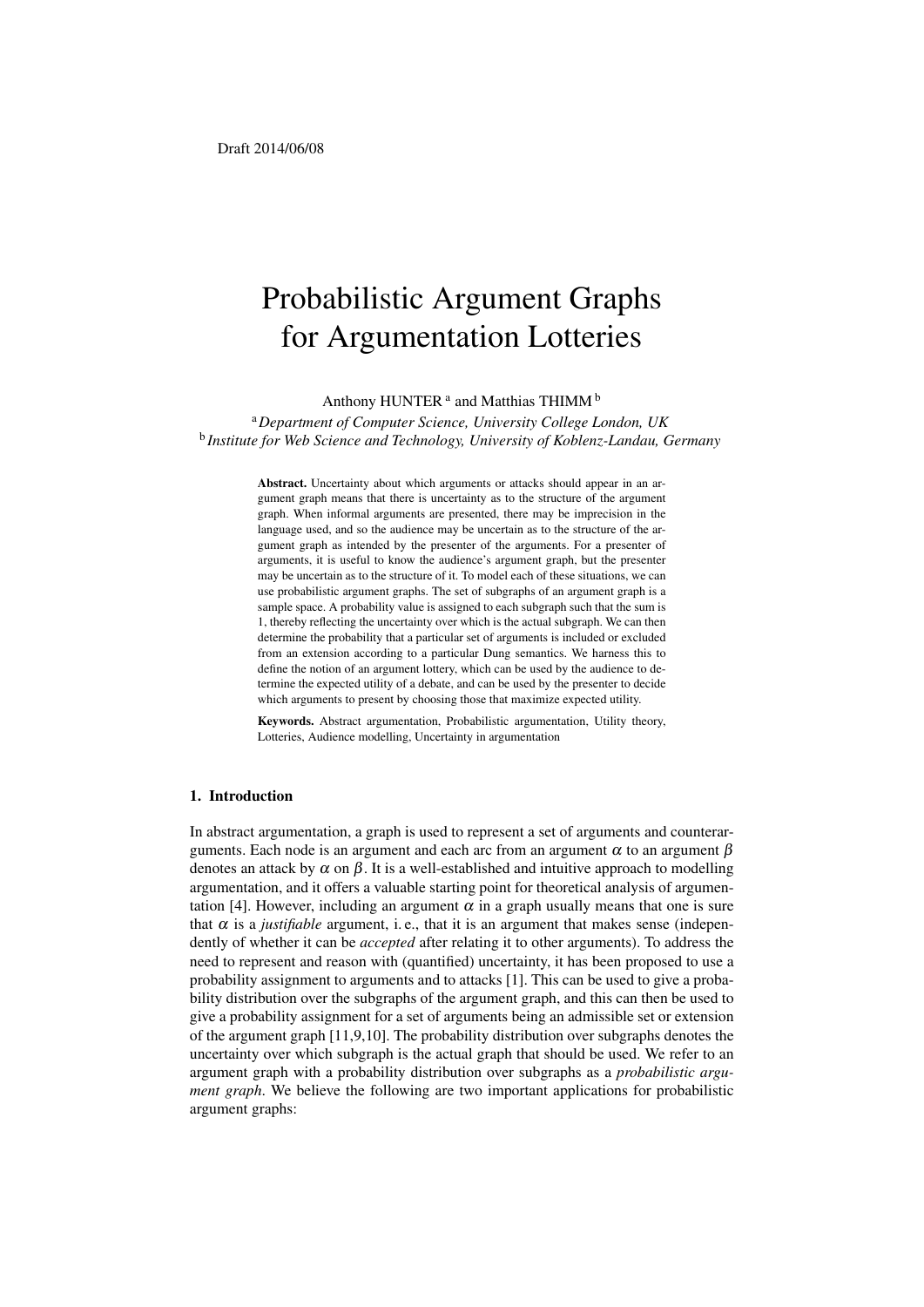- From an audience's perspective, there may be uncertainty as to what the actual argument graph is. The audience may hear various comments in a debate, for example, but they are not sure about the exact set of arguments and attacks that are being put forward. For instance, there may be uncertainty about whether someone has put forward a complex multifaceted argument, or a number of smaller more focused arguments or there may doubt about whether some arguments are just rephrasings of previous arguments. There may be uncertainty about which arguments are meant to be attacked by some argument, which occurs frequently when enthymemes are presented. So the audience can collate all the candidates for arguments and attacks, and construct the graph containing them all, and then identify a probability distribution over its subgraphs that reflects their uncertainty about which is the actual graph.
- From a participant's perspective (i.e. from the perspective of someone who is about to present arguments and/or attacks to some monological or dialogical argumentation), there may be uncertainty about what the audience regards as the argument graph. When a participant (such as a politician) considers presenting arguments to an audience, the participant might not know for sure which arguments and attacks the audience has in mind. In other words, even before a participant has started, the audience may already have an argument graph in mind and the participant will be adding to that graph in the audience's mind. To handle this, the participant may have an argument graph which he/she assumes will subsume the possibilities for the argument graph held by the audience, and then the participant might identify a probability distribution over subgraphs of the argument graph to reflect the uncertainty as judged by the participant over which is the subgraph being used by the audience.

As we will see in this paper, we can investigate probabilistic argument graphs to determine the probability of outcomes of an argument graph. We define these outcomes in the form of a generalization of the notion of extensions that we call *divisions*. A division is a tuple  $\langle \Phi, \Psi \rangle$  such that there is an extension of the graph that includes the arguments in  $\Phi$  and excludes the arguments in Ψ. Using a probabilistic argument graph, we can determine the probability that a tuple is a division. From an audience's perspective, this gives a better understanding of the consequences of the debate that they are observing, and from a participant's perspective, it gives a better understanding of whether s/he will get the desired outcomes from his/her contributions to the argumentation.

We can further exploit probabilistic argument graphs, by introducing the notion of *lotteries* for argumentation. Assume that during a discussion, a debater wants to identify a good argument to bring into the discussion and that the audience of the discussion is considering some subgraph of *G* as the *true* argument graph. The debater does not know for sure which subgraph is the correct one but he can identify a probability distribution over the subgraphs. Now, suppose he is keen that arguments  $\alpha$  and  $\beta$  are accepted by the audience (e. g. they are both in the grounded extension of whichever subgraph the audience is using). So the outcome we want is that  $\alpha$  and  $\beta$  are included in the grounded extension. If this is not possible, then perhaps he wants the outcome where  $\alpha$  is included and  $\beta$  excluded. Suppose any other outcome is inferior to these two outcomes. By using the probabilistic argument graphs, we are able to determine a probability for each of these outcomes, and we can construct a lottery containing these arguments. If we identify a utility function over outcomes, we can apply utility theory to determine the ex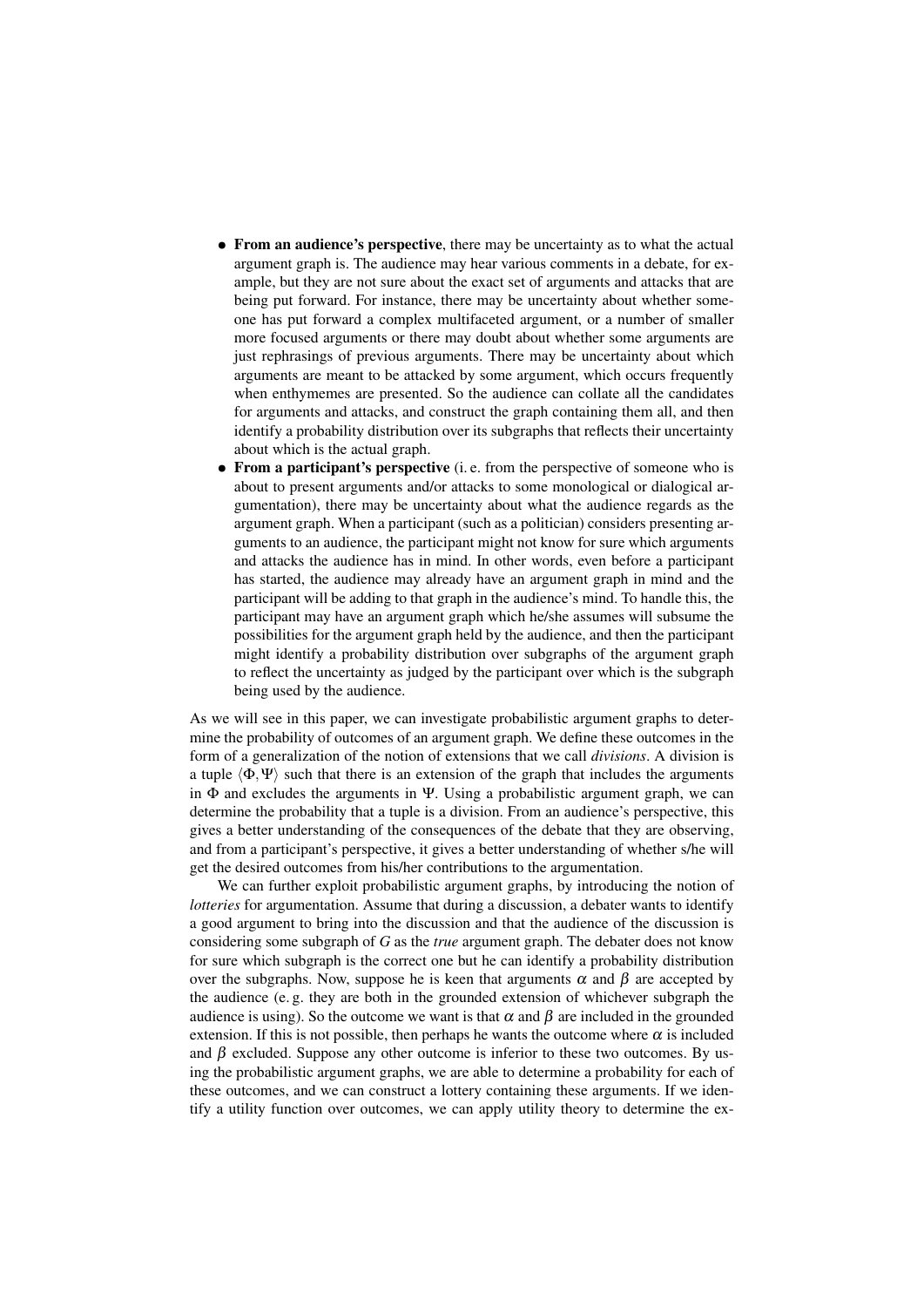pected utility. Furthermore, if we then consider further arguments that we can add to the discussion, we can evaluate the expected utility of each choice of further arguments to put forward. We can then determine which actions (i. e. which arguments to add to the discussion) will offer the maximum expected utility.

The aim of this paper is to develop the use of probabilistic argument graphs, and to apply them to argumentation lotteries. For this, we make the following contributions:

- 1. Introduce the notion of a division  $\langle \Phi, \Psi \rangle$  as an outcome that holds for an argument graph when there is an extension including the arguments in  $\Phi$  and excluding the arguments in  $\Psi$  (Section 3);
- 2. Introduce the probability that a division  $\langle \Phi, \Psi \rangle$  is an outcome for a probabilistic argument graph (Section 4); and
- 3. Introduce the notion of a argumentation lottery (Section 5) which we show can be used to determine the expected utility of an argument graph, for an audience's perspective, and can be used to enable an agent to determine what would be the best contribution to make in monological or dialogical argumentation in order to maximize its expected utility, for a participant's perspective (Section 6).

We introduce some necessary preliminaries in Section 2 and conclude with a discussion of related work in Section 7. Proofs of technical results can be found in an online  $appendix<sup>1</sup>$ .

# 2. Preliminaries

An abstract argument graph is a pair  $(\mathscr{A}, \mathscr{R})$  where  $\mathscr{A}$  is a set and  $\mathscr{R} \subseteq \mathscr{A} \times \mathscr{A}$ [4]. Each element  $\alpha \in \mathcal{A}$  is called an **argument** and  $(\alpha, \beta) \in \mathcal{R}$  means that  $\alpha$  **attacks** β (accordingly,  $\alpha$  is said to be an **attacker** or a **counterargument** for β). A set of arguments  $S \subseteq \mathscr{A}$  attacks  $\beta \in \mathscr{A}$  iff there is an argument  $\alpha \in S$  such that  $\alpha$  attacks  $\beta$ . Also, *S* defends  $\alpha' \in \mathcal{A}$  iff for each argument  $\beta \in \mathcal{A}$ , if  $\beta$  attacks  $\alpha'$  then *S* attacks  $\beta$ . A set  $S \subseteq \mathscr{A}$  of arguments is **conflict-free** iff there are no arguments  $\alpha, \alpha' \in S$  such that  $\alpha$ attacks  $\alpha'$ . Let  $\Gamma$  be a conflict-free set of arguments, and let Defended :  $\wp(\mathscr{A}) \to \wp(\mathscr{A})$ be a function such that  $Defended(\Gamma) = {\alpha | \Gamma}$  defends  $\alpha$ .

Semantics are given to abstract argument graphs by *extensions*, i. e,. sets of arguments that are considered to be jointly acceptable. We consider the following types of extensions: (i)  $\Gamma$  is a **complete extension** (co) iff  $\Gamma$  = Defended( $\Gamma$ ), (ii)  $\Gamma$  is a **grounded** extension (gr) iff it is the (uniquely determined) minimal (w.r.t. set inclusion) complete extension, (iii)  $\Gamma$  is a **preferred extension** (pr) iff it is a maximal (w.r.t. set inclusion) complete extension, and (iv)  $\Gamma$  is a **stable extension** (st) iff it is a preferred extension such that Γ attacks β for each argument  $\beta \in \Gamma \backslash \mathscr{A}$ . For  $G = (\mathscr{A}, \mathscr{R})$ , let Extensions<sub>*X*</sub> (*G*) be the set of extensions of *G* according to semantics  $X \in \{\text{co}, \text{pr}, \text{gr}, \text{st}\}.$ 

In order to present our framework of probabilistic argument graphs we need to introduce some notions for subgraphs of an argument graph. Let  $\mathcal{R} \otimes \mathcal{A}'$  be the subset of  $\mathcal{R}$ involving just the arguments in  $\mathscr{A}' \subseteq \mathscr{A}$ , i.e.,  $\mathscr{R} \otimes \mathscr{A}' = \{(\alpha, \beta) \in \mathscr{R} \mid \alpha, \beta \in \mathscr{A}'\}$ . Also let  $G_{\emptyset}$  denote the empty graph. For argument graphs  $G = (\mathcal{A}, \mathcal{R})$  and  $G' = (\mathcal{A}', \mathcal{R}')$  we say that *G'* is a **subgraph** of *G*, denoted  $G' \sqsubseteq G$ , iff  $\mathscr{A}' \subseteq \mathscr{A}$  and  $\mathscr{R}' \subseteq \mathscr{R} \otimes \mathscr{A}'$ . For any argument graph *G*, let  $\textsf{Sub}(G)$  denote the set of subgraphs of *G* (i.e.  $\{G' \mid G' \sqsubseteq G\}$ .

<sup>1</sup>http://www.mthimm.de/misc/probarg\_comma2014\_proofs.pdf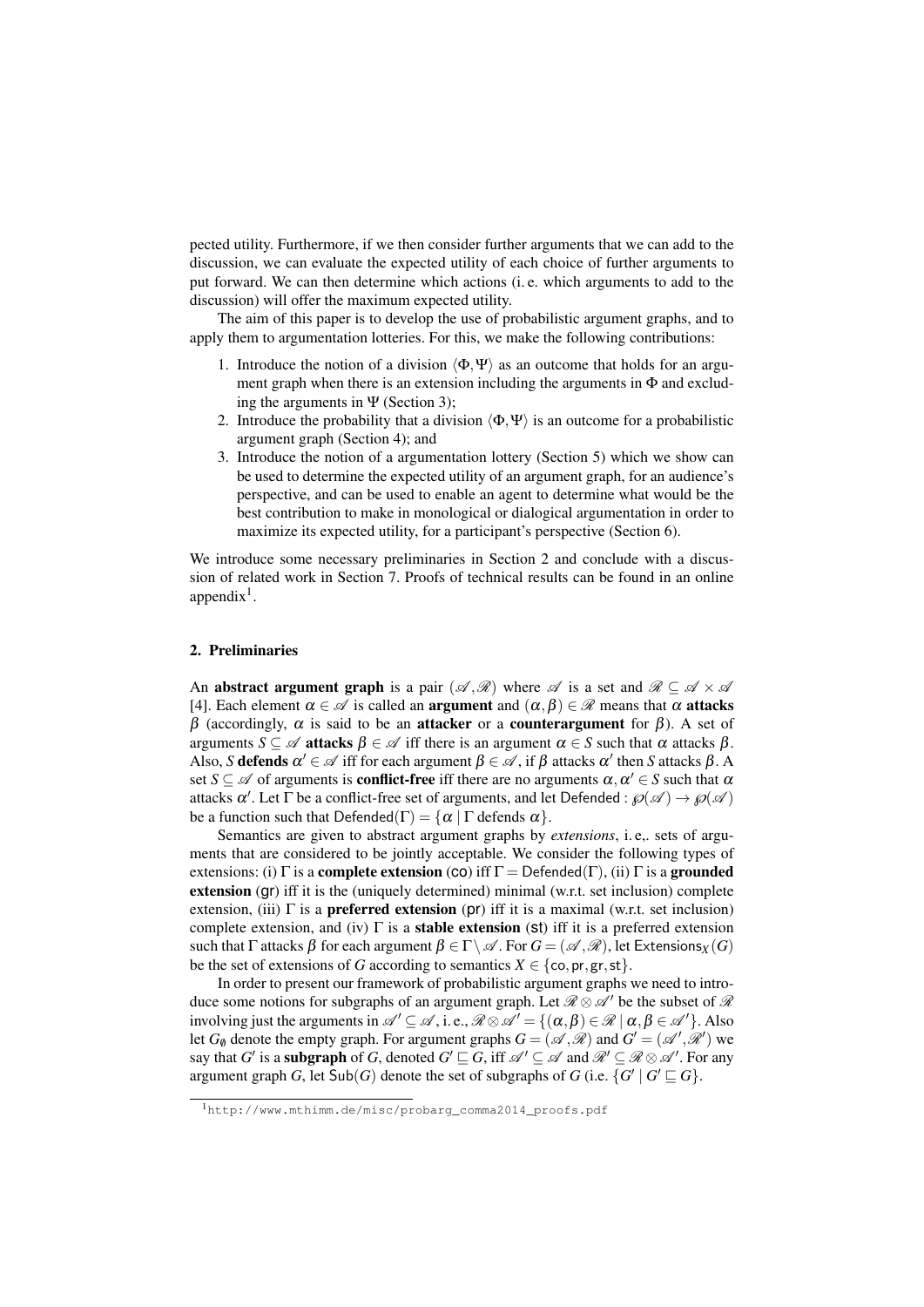

Figure 1. A simple argument graph *G* and its subgraphs.

Example 1. *Consider the argument graph G depicted in Figure 1a and its subgraphs depicted in Figures 1a to 1s. We will use G throughout the paper as a running example.*

In the following, we will use the subgraphs of a graph to model uncertainty in the original graph.

#### 3. Divisions of Included and Excluded Arguments

Let  $\langle \Phi, \Psi \rangle$  be a tuple of sets of arguments of a graph *G*, i. e.,  $\Phi, \Psi \subseteq \text{Nodes}(G)$  and let  $Tuples(G) = {\langle \Phi, \Psi \rangle | \Phi, \Psi \subseteq Nodes(G)}$  be the set of all such tuples. A tuple  $\langle \Phi, \Psi \rangle \in$ Tuples( $G$ ) is called a *division* of  $G$  when there is an extension of  $G$  that includes the arguments in  $\Phi$  and excludes the arguments in Ψ. We use the notion of a division as a generalization of the notion of an extension.

**Definition 1.** Let G be an argument graph and let  $X \in \{\text{co}, \text{pr}, \text{gr}, \text{st}\}\$  be a semantics. *A tuple*  $\langle \Phi, \Psi \rangle \in \text{Tuples}(G)$  *is a* division *of G w.r.t. X iff there is an extension*  $E \in$ Extensions<sub>*X*</sub>(*G*) *such that*  $\Phi \subseteq E$  *and*  $E \cap \Psi = \emptyset$ . Let Divisions<sub>*X*</sub>(*G*) *be the set of divisions of G w.r.t. X.*

**Example 2.** *We continue Example 1. The grounded extension of G is*  $\{\alpha, \gamma\}$ *. Hence,* Divisions<sub>gr</sub>(*G*) *contains exactly the following divisions of G:*  $\langle {\{\alpha, \gamma\}, \{\beta\}\rangle, \langle {\{\alpha\}, \{\beta\}\rangle},\ \langle {\{\alpha\}, \{\beta\}\rangle}$  $\langle \{\gamma\},\{\beta\}\rangle$ ,  $\langle \emptyset,\{\beta\}\rangle$ ,  $\langle \{\alpha,\gamma\},\emptyset\rangle$ ,  $\langle \{\alpha\},\emptyset\rangle$ ,  $\langle \{\gamma\},\emptyset\rangle$ ,  $\langle \emptyset,\emptyset\rangle$ .

The motivation behind a division is that we might want to know if some arguments are included in an extension and some arguments are excluded in that extension for a given argument graph. For instance, for a graph *G* containing numerous arguments including arguments  $\alpha$  and  $\beta$ , we may want to know whether argument  $\alpha$  is included in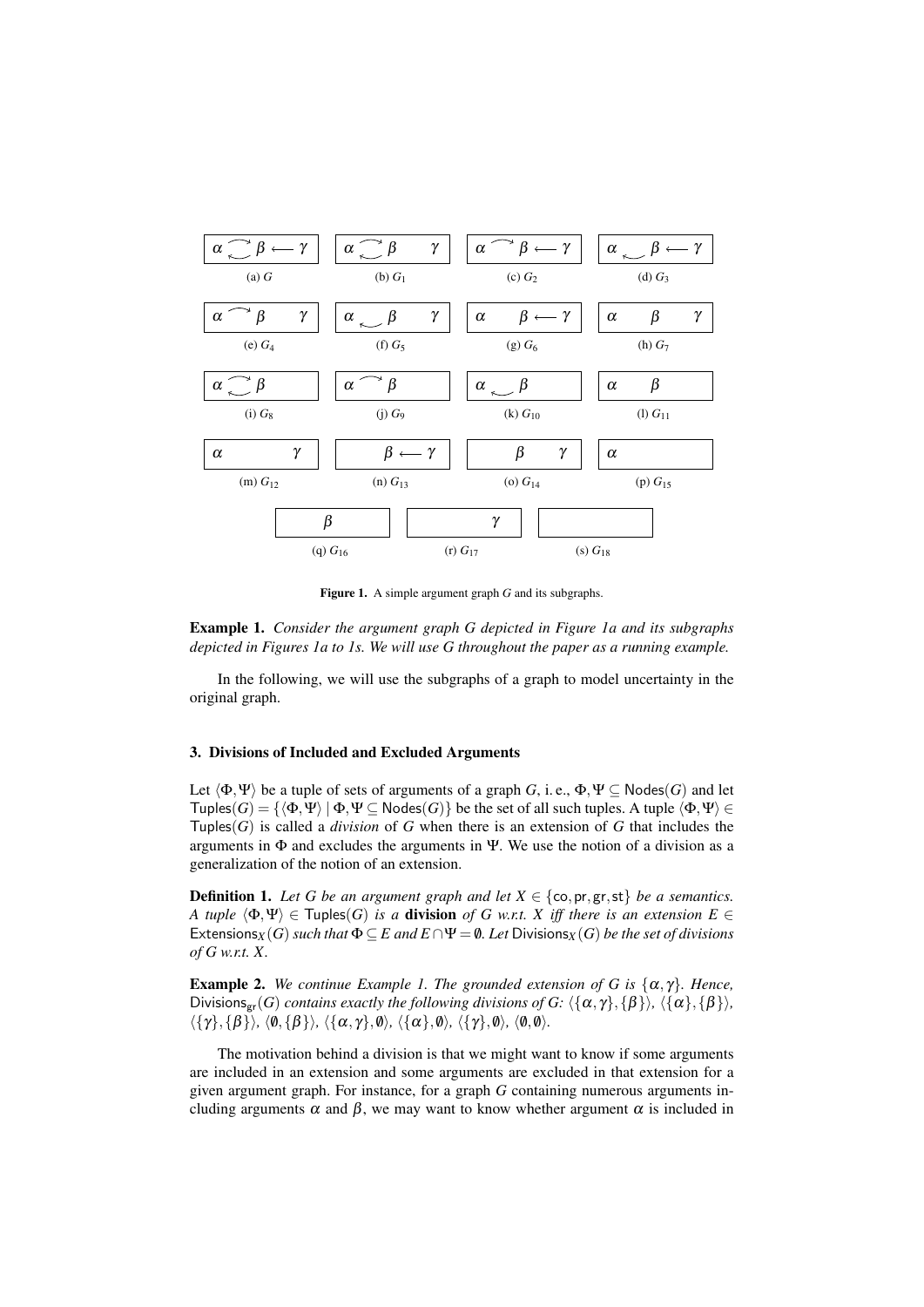and  $\beta$  is excluded from the grounded extension of *G*. We might be unconcerned about the other arguments in *G*. Therefore, we want to know if  $\langle {\{\alpha\}, {\{\beta\}}}\rangle$  is in Divisions<sub>gr</sub>(*G*).

**Proposition 1.** *For every argument graph G and each semantics*  $X \in \{\text{co}, \text{pr}, \text{gr}, \text{st}\},\$ 

- 1. *for every division*  $\langle \Phi, \Psi \rangle \in Divisions_X(G)$  *it holds that*  $\Phi \cap \Psi = \emptyset$ *.*
- 2. *for every*  $\alpha \in \text{Nodes}(G)$ ,  $\{\{\alpha\},\{\}\}\in \text{Divisions}_X(G)$  *or*  $\langle \emptyset, \{\alpha\}\rangle \in \text{Divisions}_X(G)$ .
- 3. *the empty division*  $\langle \emptyset, \emptyset \rangle$  *is always in* Divisions<sub>*X*</sub> (*G*).
- 4. *for every extension*  $E \in$  Extensions<sub>*X*</sub>(*G*) *there is a division*  $\langle E, \text{Nodes}(G) \setminus E \rangle \in$ Divisions $_X(G)$ .
- 5. *if*  $\langle \Phi, \Psi \rangle \in \text{Divisions}_X(G)$ ,  $\Phi' \subseteq \Phi$ , and  $\Psi' \subseteq \Psi$ , then  $\langle \Phi', \Psi' \rangle \in \text{Divisions}_X(G)$

Given a graph *G* and a division  $\langle \Phi, \Psi \rangle \in \text{Divisions}_X(G)$  the set of *dividers* of  $\langle \Phi, \Psi \rangle$ is the set of subgraphs that have  $\langle \Phi, \Psi \rangle$  as a division.

**Definition 2.** Let G be an argument graph and let  $X \in \{\text{co}, \text{pr}, \text{gr}, \text{st}\}\$  be a semantics. A  $graph G' = (\mathscr{A}', \mathscr{R}') \sqsubseteq G$  is a **divider** *for a tuple*  $\langle \Phi, \Psi \rangle \in \mathsf{Tuples}(G)$  *iff*  $\langle \Phi, \Psi \cap \mathscr{A}' \rangle \in$  $\overline{D}$ ivisions<sub>*X*</sub>(*G'*). Let  $\overline{D}$ ividers ${}^G_X(\langle \Phi, \Psi \rangle)$  *be the set of dividers of*  $\langle \Phi, \Psi \rangle$  *w.r.t. G and X.* 

Example 3. *We continue Example 2. There we have among others*

 $Dividers^G_{\text{gr}}(\{\{\alpha\},\{\beta\}\}) = \{G,G_2,G_3,G_4,G_6,G_9,G_{12},G_{15}\}$  $Dividers^G_{\text{gr}}(\langle {\{\alpha\},\{\}} \rangle) = \{G,G_2,G_3,G_4,G_6,G_7,G_9,G_{11},G_{12},G_{15}\}$  $Dividers^{G}_{\textrm{gr}}(\langle \{\beta \}, \{\alpha \} \rangle) = \{ G_5, G_{10}, G_{14}, G_{16} \}$ Dividers ${}_{\text{gr}}^G(\langle {\{\alpha\},\{\alpha\}\rangle}) = \emptyset$  $\mathsf{Dividers}_{\mathsf{gr}}^G(\langle \{\alpha,\beta\},\{\gamma\}\rangle) = \{G_{11}\}$  $Dividers^G_{\text{gr}}(\langle \{\},\{\}\rangle) = \{G,G_1,\ldots,G_{18}\}$ 

**Proposition 2.** *For every argument graph G and each semantics*  $X \in \{\text{co}, \text{pr}, \text{gr}, \text{st}\},\$ 

- 1. *If*  $\Phi \cap \Psi \neq \emptyset$ , then Dividers $\mathcal{S}_{X}^{G}(\langle \Phi, \Psi \rangle) = \emptyset$
- 2. *If*  $\Phi = \Psi = \emptyset$ , then Dividers $\overline{G}(\langle \Phi, \Psi \rangle) = \{G' \mid G' \sqsubseteq G\}$
- $3.$  *If*  $\Phi \subseteq \Phi'$  *and*  $\Psi \subseteq \Psi'$ , then Dividers ${}_{X}^G(\langle \Phi', \Psi' \rangle) \subseteq$  Dividers ${}_{X}^G(\langle \Phi, \Psi \rangle)$

We will use divisions as our outcomes when we consider lotteries. For this, we need to ensure that each outcome is disjoint from the other outcomes. For this, we use the following definition.

**Definition 3.** Let G be an argument graph, and let  $T, T' \in \text{Tuples}(G)$ . T and T' are disjoint *for G and w.r.t. semantics X iff* Dividers ${}^G_X(T) \cap$  Dividers ${}^G_X(T') = \emptyset$ . A set  $\mathscr{T} \subseteq$ Tuples(*G*) *is* **pairwise disjoint** *iff for each*  $T, T' \in \mathcal{T}$ ,  $T$  *and*  $T'$  *are disjoint.* 

**Example 4.** *We continue Example 3 and consider grounded semantics. Then*  $\langle {\alpha} \rangle, {\beta} \rangle$ *and*  $\langle \{\beta\}, \{\alpha\} \rangle$  *are disjoint and*  $\langle \{\alpha\}, \emptyset \rangle$  *and*  $\langle \{\gamma\}, \emptyset \rangle$  *are not disjoint as, e. g., G*<sub>12</sub> *is a divider for both of them.*

**Proposition 3.** *Tuples*  $T = \langle \Phi_1, \Psi_1 \rangle$ ,  $T' = \langle \Phi_2, \Psi_2 \rangle \in \text{Tuples}(G)$  *with*  $\Phi_1 \cap \Psi_1 = \emptyset$  *and*  $\Phi_2 \cap \Psi_2 = \emptyset$  are disjoint iff either  $\Psi_1 \cap \Phi_2 \neq \emptyset$  or  $\Psi_2 \cap \Phi_1 \neq \emptyset$ .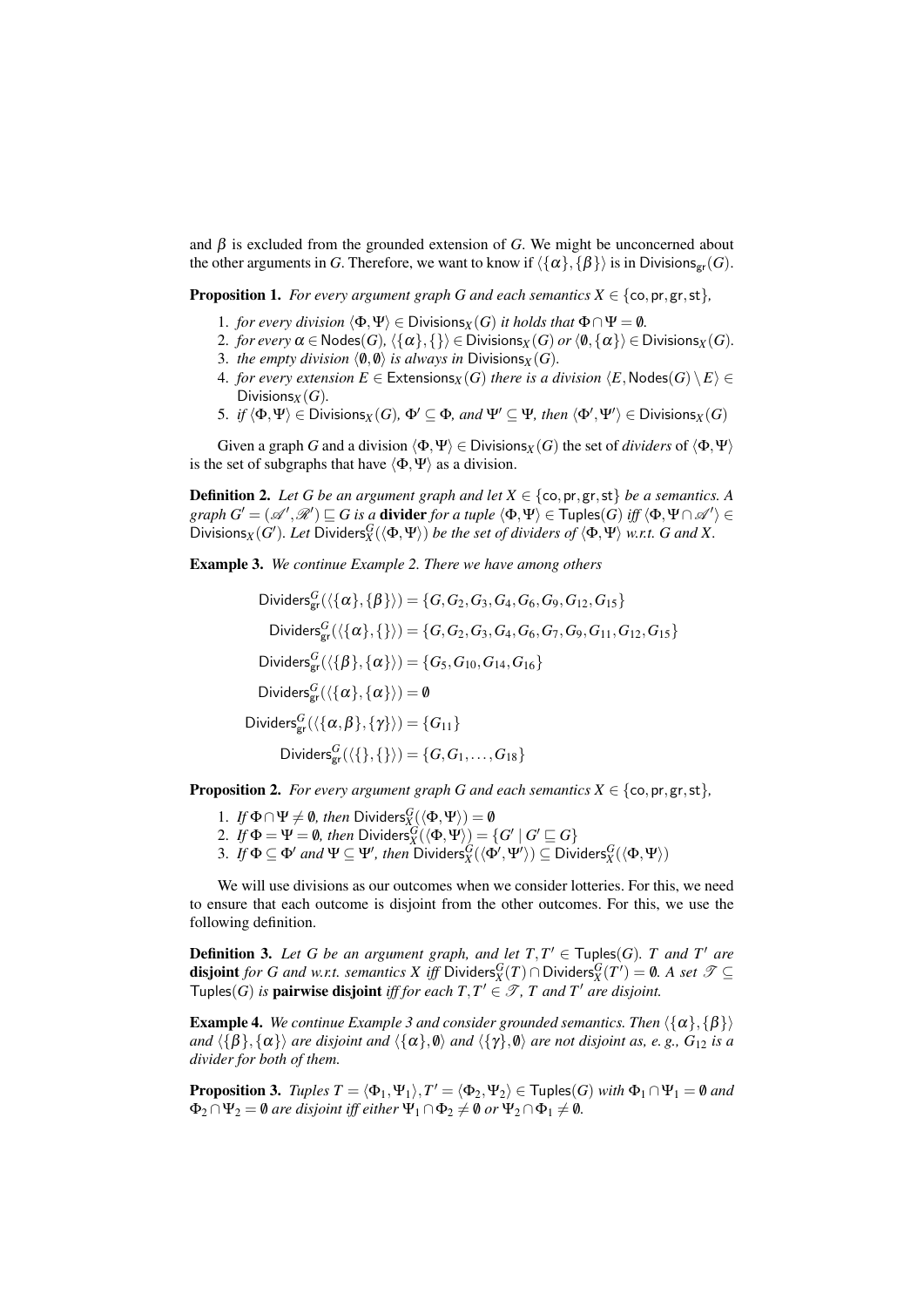Definition 4. A set of tuples  $\{T_1, \ldots, T_k\} \subseteq \textsf{Tuples}(G)$  is exhaustive for G w.r.t. seman- $\iota$ *ics X iff* Dividers ${}^G_X(T_1)\cup\ldots\cup$  Dividers ${}^G_X(T_k)=\{G^\prime\mid G^\prime\sqsubseteq G\}.$ 

**Example 5.** We continue Example 4. The following set of tuples  $\{T_1, \ldots, T_8\}$  is exhaus*tive for G with respect to grounded semantics:*

$$
T_1 = \langle \{\alpha, \beta, \gamma\}, \{\} \rangle \ T_2 = \langle \{\alpha, \beta\}, \{\gamma\} \rangle \ T_3 = \langle \{\alpha, \gamma\}, \{\beta\} \rangle \ T_4 = \langle \{\beta, \gamma\}, \{\alpha\} \rangle \ T_5 = \langle \{\alpha\}, \{\beta, \gamma\} \rangle \ T_6 = \langle \{\beta\}, \{\alpha, \gamma\} \rangle \ T_7 = \langle \{\gamma\}, \{\alpha, \beta\} \rangle \ T_8 = \langle \{\}, \{\alpha, \beta, \gamma\} \rangle
$$

*Furthermore, the tuples are pairwise disjoint (i. e. for each i,*  $j \in \{1, \ldots, 8\}$ *,*  $T_i$  *and*  $T_j$  *are disjoint for grounded semantics).*

Proposition 4. *Let G be an argument graph and define a set of divisions D via*

 $D = \{ \langle \Phi, \Psi \rangle \mid \Phi \subseteq \mathsf{Nodes}(G) \text{ and } \Psi = \mathsf{Nodes}(G) \setminus \Phi \}$ 

*Then D is exhaustive for G w.r.t. any semantics X and D is pairwise disjoint for G w.r.t. grounded semantics.*

**Definition 5.** A division T subsumes a set of divisions  $\{T_1, \ldots, T_i\}$  iff

 $\text{Dividers}_X^G(T_1) \cup \ldots \cup \text{Dividers}_X^G(T_i) = \text{Dividers}_X^G(T)$ 

Proposition 5. *Let D be an exhaustive set of divisions where the divisions in D are pairwise disjoint. Assume T is a division not in D. Also let*  $D' \subseteq D$  *be a subset of divisions. If T* subsumes  $D'$ , then the set of divisions  $(D \setminus D') \cup \{T\}$  is exhaustive and pairwise *disjoint.*

**Example 6.** We continue Example 5. Recall that  $\{T_1, \ldots, T_8\}$  is exhaustive and pairwise *disjoint for G with respect to grounded semantics. The tuple T*<sub>9</sub> =  $\langle {\beta \}, {\{\}} \rangle$  *subsumes*  ${T_1, T_2, T_4, T_6}$ *. Therefore*  ${T_3, T_5, T_7, T_8, T_9}$  *is exhaustive and pairwise disjoint for G with respect to grounded semantics.*

Divisions provide a useful generalization of the notion of extensions which we will harness when we consider probability distributions over subgraphs and lotteries in the following subsections.

# 4. Probability distributions

Given an argument graph *G* we represent the uncertainty we may have over the arguments and/or attacks by using the set of subgraphs  $\text{Sub}(G)$  as the sample space. This means we are unsure which subgraph is the "correct" subgraph. Then using this sample space, we define a probability distribution as follows. Note, in previous work, we restricted consideration to the *spanning* subgraphs—i. e. subgraphs containing all attacks on a subset of arguments—thereby denoting uncertainty in the arguments [9], or on the *full* subgraphs—i. e. subgraphs containing all arguments but a subset of attacks—thereby denoting uncertainty in the attacks [10]. Here we allow the representation of uncertainty in both arguments and attacks.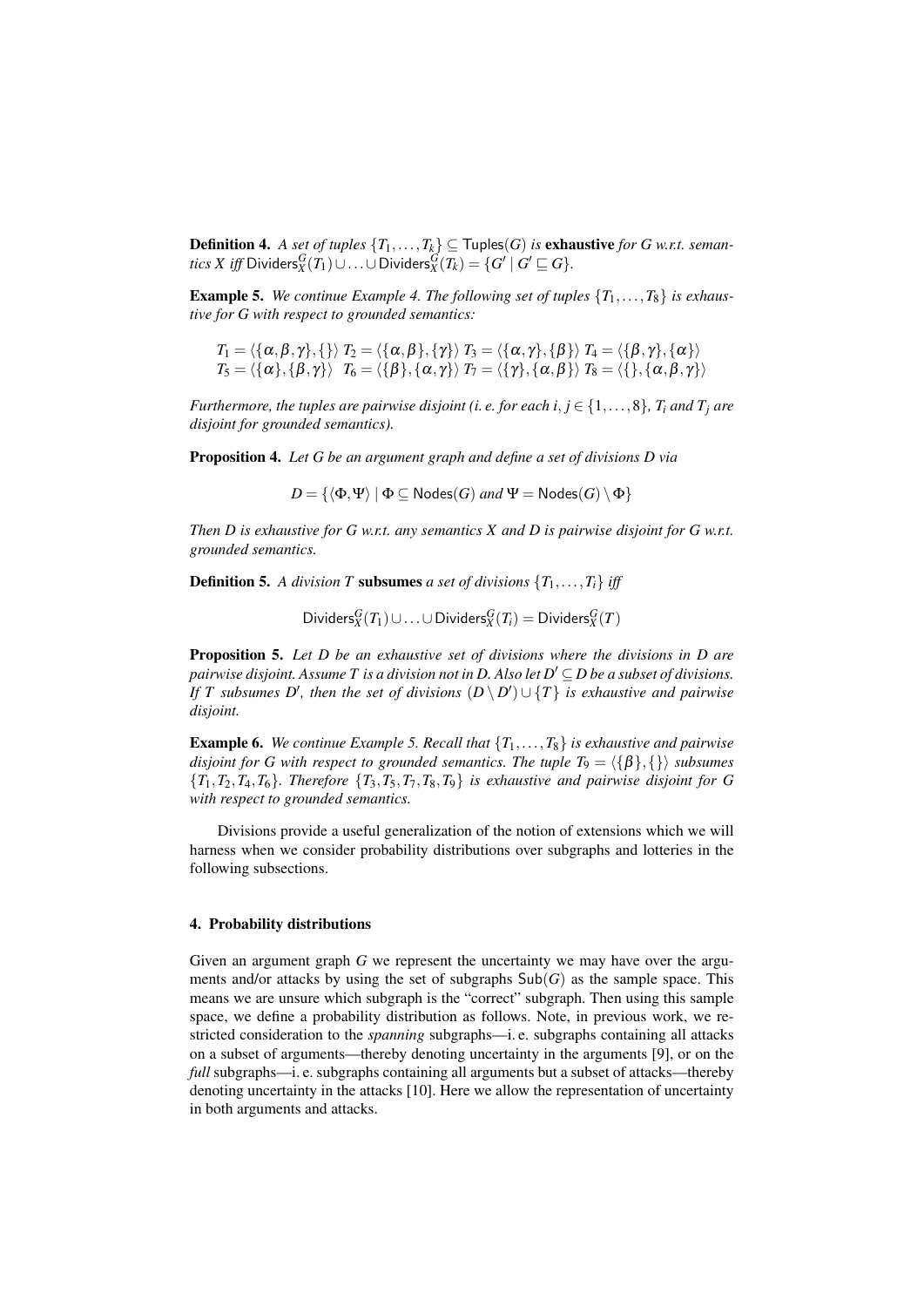Definition 6. *Let G be an argument graph. A* probability distribution *P for G is a* function  $P: \{G' \mid G' \sqsubseteq G\} \rightarrow [0,1]$  such that  $\sum_{G' \sqsubseteq G} P(G') = 1$ .

Given a probability distribution over subgraphs, we can obtain the probability of each argument and each attack as a marginal distribution. More specifically, for an argument graph *G* and a probability distribution *P*, the marginal distribution for an argument  $\alpha$  is  $P(\alpha) = \sum_{G' \sqsubseteq G \text{s.t. } \alpha \in \text{Nodes}(G')} P(G')$ . The marginal distribution for an attack  $(\alpha, \beta)$  is  $P((\alpha, \beta)) = \sum_{G' \subseteq G} f(f, \alpha, \beta) \in \text{Arcs}(G')$ . Note that these probabilities describe the uncertainty to which an argument or attack is believed to be justifiable, i.e. whether it is appropriate to consider this element to be present in the argument graph. In particular, a high probability of an argument does not necessarily imply that the argument is highly acceptable, see below.

**Example 7.** We continue Example 6. Define a probability distribution P on G via  $P(G)$  =  $P(G_5) = P(G_8) = 0.1$ ,  $P(G_9) = 0.7$ , and  $P(G') = 0$  for the remaining subgraphs  $G'$  of *G. Then the marginal distributions are as follows:*  $P(\alpha) = 1$ ,  $P(\beta) = 1$ ,  $P(\gamma) = 0.2$ ,  $P((\alpha, \beta)) = 0.9$ *,*  $P((\beta, \alpha)) = 0.3$ *, and*  $P((\gamma, \beta)) = 0.1$ *.* 

Now we use the probability distribution over subgraphs to give a probability that a division holds. As defined below, the probability that a tuple  $T \in \text{Tuples}(G)$  is a division of *G* is the sum of the probabilities of the subgraphs for which *T* is a division. So the probability that *T* is a division of *G* is zero when there is no subgraph *G* for which *T* is a division.

**Definition 7.** Let G be an argument graph and let  $X \in \{\text{co}, \text{pr}, \text{gr}, \text{st}\}\$  be a semantics. Also *let P be a probability distribution of G. For a tuple*  $\langle \Phi, \Psi \rangle \in \text{Tuples}(G)$ *, the* **probability** of a division *w.r.t. X is*

$$
P_X(\langle \Phi, \Psi \rangle) = \sum_{G' \in \text{Dividers}_X^G(\langle \Phi, \Psi \rangle)} P(G')
$$

**Example 8.** We continue Example 7. There we have  $P(\{\{\alpha\},\{\beta\}\}) = 0.8$  (as G and G<sub>9</sub>) *are the only dividers with positive probabilities) and*  $P(\langle \{\beta\}, \{\alpha\}\rangle) = 0.1$  *(as*  $G_5$  *is the only divider with positive probability).*

The notion of the probability of a division subsumes the definition of the probability that a set of arguments is an extension, and it subsumes the definition for the probability that an argument is an inference, cf. [11,9,10].

**Proposition 6.** *For every argument graph G and each semantics*  $X \in \{\text{co}, \text{pr}, \text{gr}, \text{st}\}\$ 

- 1. *If*  $\Phi \cap \Psi \neq \emptyset$ , then  $P_X(\langle \Phi, \Psi \rangle) = 0$
- 2. *If*  $\Phi = \Psi = \emptyset$ *, then*  $P_X(\langle \Phi, \Psi \rangle) = 1$
- 3. If  $\Phi \subseteq \Phi'$  and  $\Psi \subseteq \Psi'$ , then  $P_X(\langle \Phi', \Psi' \rangle) \le P_X(\langle \Phi, \Psi \rangle)$

# 5. Argumentation as a lottery

We start by briefly reviewing the notion of a lottery. A **lottery** is a probability distribution over a set of possible outcomes. A lottery with possible outcomes  $\phi_1, \ldots, \phi_n$  that can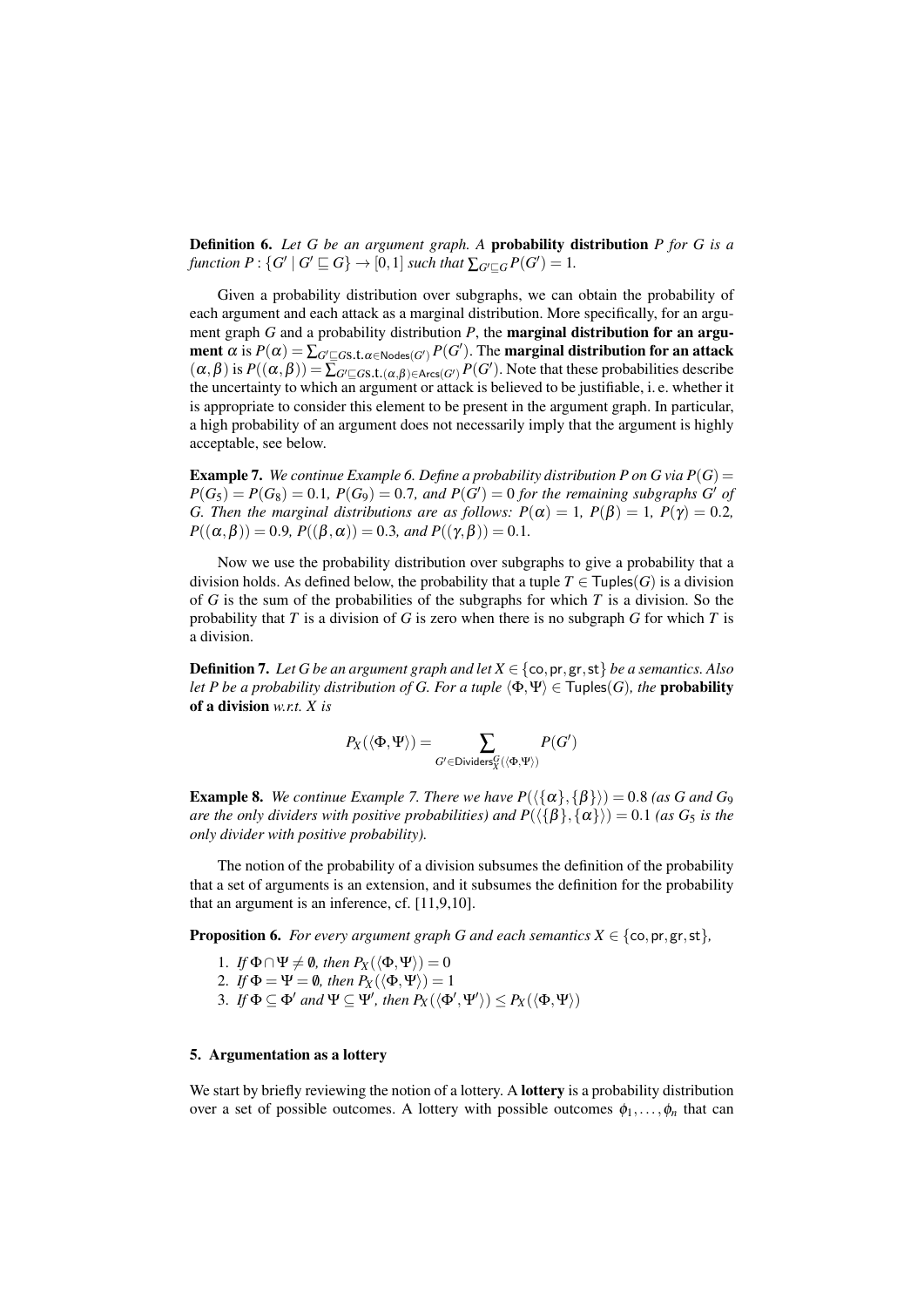occur with probabilities  $p_1, \ldots, p_n$  is written  $[p_1, \phi_1; \ldots; p_n, \phi_n]$ . For a utility function *U*, the **expected utility of a lottery** *L*, denoted  $E(L, U)$ , is given by  $E(L, U) = \sum_{i=1}^{n} p_i U(\phi_i)$ We can view an argument graph *G* as invoking a lottery. For that we use divisions as outcomes and the probability of a division holding as the probability of the outcome. Furthermore, it is quite natural to think of divisions (i.e. inclusions and exclusions of arguments) as having utility. For example, for an argument graph containing arguments α, β, and γ, and we prefer to have  $\alpha$  and β and to not have γ, otherwise we prefer either  $\alpha$  or  $\beta$  and not  $\gamma$ , otherwise we are indifferent about the outcome, then we have the preferences over outcomes where  $\langle {\{\alpha, \beta\}, \{\gamma\}} \rangle$  is most preferred,  $\langle {\{\alpha\}, \{\beta, \gamma\}} \rangle$  and  $\langle \{\beta\}, {\{\alpha, \gamma\}} \rangle$  are the second most preferred, and then  $\langle \{\}, {\{\alpha, \beta\}} \rangle$  is the least preferred. Since, we can identify this preference ordering, we can identify a utility function to indicate the degree to which we prefer each of the options. For instance, we could let the utility function *U* be  $U(\{\{\alpha,\beta\},\{\gamma\}\}) = 10$ ,  $U(\{\{\alpha\},\{\beta,\gamma\}\}) = 5$ ,  $U(\{\{\beta\},\{\alpha,\gamma\}\}) =$ 5 and  $U(\langle \{\}, \{\alpha, \beta\}\rangle) = 0$ .

We formalize the construction of a lottery for argumentation as follow. For this we need to ensure that the dividers we use as outcomes in the lottery as pairwise disjoint and together they are exhaustive.

**Definition 8.** *. Let G be the argument graph, let*  $\{T_1, \ldots, T_k\}$  *be a set of divisions, and let P be a probability distribution. The tuple*  $[P_X(T_1), T_1; \ldots; P_X(T_k), T_k]$  *is an* **argumen**tation lottery *for G w.r.t. semantics X iff*

- 1.  $\sum_{T_i \in \{T_1, \ldots, T_k\}} P_X(T_i) = 1$
- 2. {*T*1,...,*Tk*} *is exhaustive and pairwise disjoint for G w.r.t. X*

Example 9. *We continue Example 8. Recall that* {*T*3,*T*5,*T*7,*T*8,*T*9} *is exhaustive and pairwise disjoint for G with respect to grounded semantics (see Example 6) and let P be as defined in Example 7. This gives the following argumentation lottery*

 $[P(T_3), T_3; P(T_5), T_5; P(T_7), T_7; P(T_8), T_8; P(T_9), T_9] = [0.1, T_3; 0.7, T_5; 0.7, T_5; 0.1, T_8; 0.1, T_9]$ 

*Define a utility function U via*  $U(T_3) = 10$ *,*  $U(T_5) = 5$ *,*  $U(T_7) = 5$ *,*  $U(T_8) = 0$ *, and for*  $k \in \{1, 2, 4, 6, 9\}$ ,  $U(T_k) = -10$ *. Observe that U favours*  $\alpha$  *and/or*  $\gamma$ *, but not*  $\beta$ *, in our grounded extension. Therefore the expected utility is*  $(0.1 \cdot 10) + (0.7 \cdot 5) + (0.0 \cdot 5) +$  $(0.1 \cdot 0) + (0.1 \cdot -10) = 3.5.$ 

The following result shows that for grounded semantics there is always an argumentation lottery. Furthermore, with the use of subsumption, we can restructure the argumentation lottery to reduce the number of outcomes as illustrated in the above example.

Proposition 7. *Let G be an argument graph, P a probability distribution on G, and*  $\{T_1,\ldots,T_k\} = \{\langle \Phi,\Psi \rangle \mid \Phi \subseteq \mathsf{Nodes}(G), \Psi = \mathsf{Nodes}(G) \setminus \Phi\}$ . Then  $[P(T_1), T_1; \ldots; P(T_k), T_k]$ *is an argumentation lottery for G with respect to grounded semantics.*

For other semantics such as preferred and stable we can also construct argumentation lotteries. However, we are not able to just resort to  $D = {\langle \Phi, \Psi \rangle | \Phi \subseteq \mathsf{Nodes}(G) \text{ and } \Psi =$  $N$ odes $(G) \setminus \Phi$ . Rather, we need to consider the actual argument graph to determine which divisions are disjoint.

We believe that expected utility is a useful formal tool for an audience to judge argumentation. From the audience's perspective, we are interested in modelling how a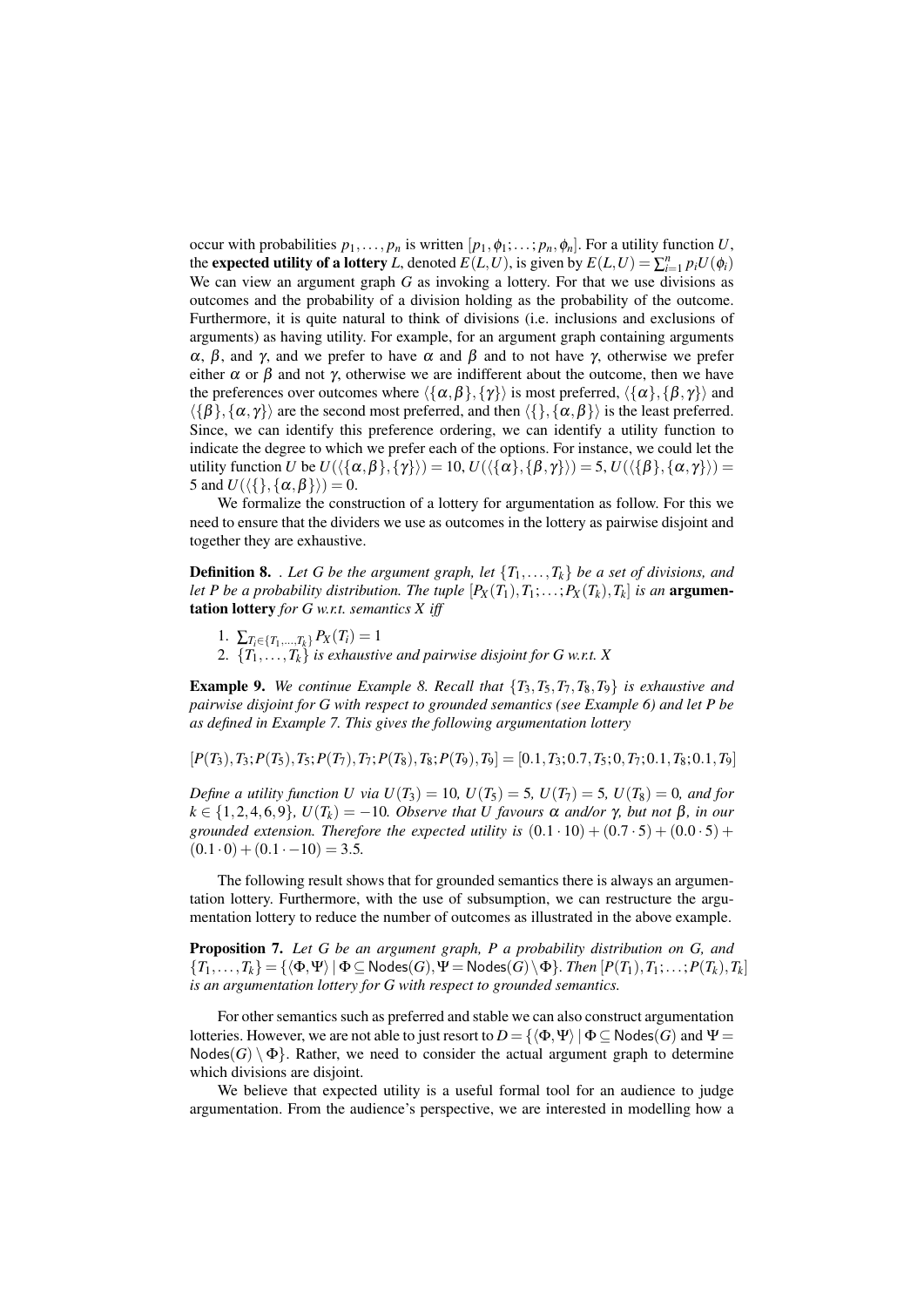member of the audience may evaluate some arguments. For example, a member of the audience of a political speech may listen to the arguments and counterarguments that the politician has presented, or a member of the audience of a debate may hear the arguments and counterarguments exchanged by the participants. In each case, an argument graph is produced. The member of the audience then may look at the arguments and the attacks and she may be uncertain whether some of the arguments should be included in the graph (perhaps some arguments are rephrasing of previously expressed arguments), and/or whether some of the attacks hold (perhaps the arguments are enthymemes, and she doubts that the enthymemes can be decoded so that it can be attacked by the given counterarguments). In order to represent the uncertainty in the arguments and attacks, the member of the audience identifies a probability distribution over the subgraphs. With this probability distribution, she can determine the probability that specific arguments are included or excluded according to specific semantics. Furthermore, by determining the expected utility of the argumentation lottery, she can determine the worth of the consequences of the debate to her in utility-theoretic terms.

#### 6. Maximizing expected utility in argumentation

We now consider the argumentation lottery from the perspective of the participant. When an agent presents an argument  $\alpha$ , this can be viewed as a lottery by the agent since there is uncertainty about whether  $\alpha$  will be included or excluded from the viewpoint of the audience according to some semantics. If the agent's probability distribution is *P* then it can assess the outcome of presenting argument  $\alpha$  by evaluating the lottery

$$
[P(\langle {\alpha}{\rangle},\emptyset\rangle),\langle {\alpha}{\rangle},\emptyset\rangle;P(\langle \emptyset,{\alpha}\rangle\rangle),\langle \emptyset,{\alpha}\rangle\rangle]
$$

with respect to its utility function *U*. Now suppose the agent has a choice of arguments to present say  $\alpha_1$ ,  $\alpha_2$ , or  $\alpha_3$ , and for each of the arguments  $\alpha_i \in \{\alpha_1, \alpha_2, \alpha_3\}$ , if  $\alpha_i$  is presented, the agent is unsure whether  $\alpha_i$  will be in, out or undecided from the viewpoint of the audience according to, e.g., grounded semantics. So each  $\alpha_i$  is an option for an action with an associated lottery  $L_i$ , respectively, of the above form. Given these lotteries, we can choose the argument  $\alpha_i$  that maximizes expected utility. In the same way, suppose that an agent has a choice of which *sets of arguments* to present, say *A*1, *A*2, or *A*3, but the agent is concerned about another argument  $\beta$  in *G*. For instance, in a dialogue,  $\beta$  may have been given earlier, and the agent wants to know which would be the best arguments to add at this stage in order to get a particular outcome concerning  $\beta$ .

We organize these ideas as follows. Let the **proponent** be the person who wants to make a contribution to a discussion (or debate, etc). A contribution is one or more arguments and attacks. Suppose the proponent can choose between a number of options for the contributions. So each **option** for a contribution contains one or more arguments. Let the options be  $C_1, \ldots, C_k$ . Now suppose G is the argument graph that includes all the possible arguments and attacks that the intended audience may currently entertain, called the **current argument graph**. For each option for a contribution  $C_i \in \{C_1, \ldots, C_k\}$ , let  $G + C_i$  be the argument graph obtained by augmenting G with the arguments and attacks in  $C_i$ . Suppose for each argument graph  $G + C_i$ , the proponent has a probability function  $P^i$  over the subgraphs of  $G + C_i$ . Furthermore, suppose for each argument graph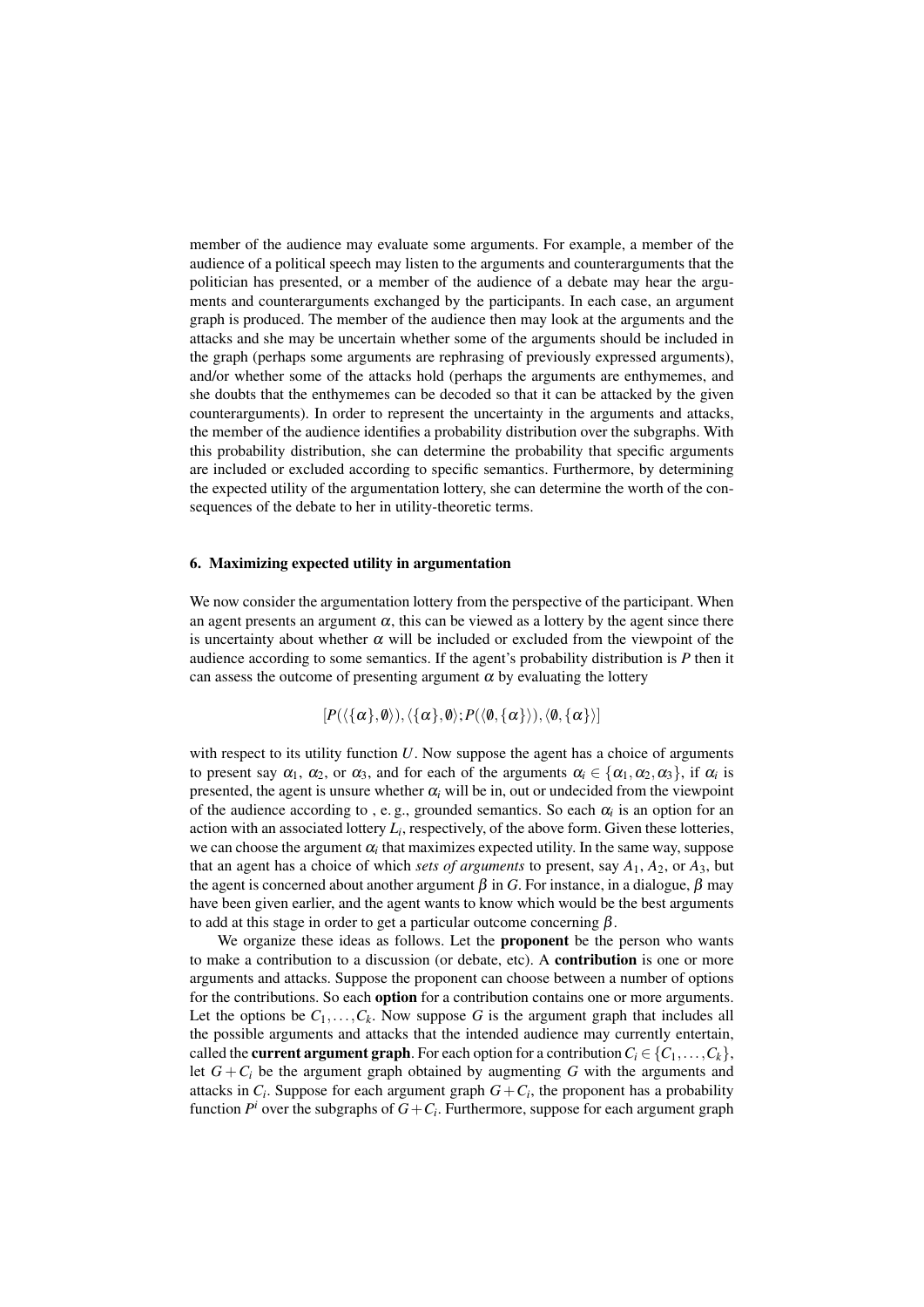$G + C_i$ , the proponent has some arguments it wants included or excluded. In other words, the proponent can identify an exhaustive and pairwise disjoint set of divisions for each argument graph  $G + C_i$ , together with an associated utility function. Therefore, for each argument graph  $G + C_i$ , the proponent can produce an argumentation lottery  $L_i$  for the action of making the contribution *C<sup>i</sup>* .

So there are options for contributions  $C_1, \ldots, C_k$ , and for each option for a contribution  $C_i \in \{C_1, \ldots, C_k\}$ , there is a lottery  $L_i$ . Hence, the expected utility of each lottery can be calculated as described in general above. According to utility theory, the best option for a contribution is the contribution  $C_j$  for which the expected utility of the lottery  $L_j$  is maximal. We formalize this process in the following definition of a game. Note, for this, the lottery is only implicit in the definition.

**Definition 9.** A game is tuple  $(G, P, U, D, O)$  where  $G = (\mathcal{A}, \mathcal{R})$  is an argument graph, *P is a probability distribution over subgraphs of G, U is a utility function over divisions, D is a set of divisions that is exhaustive and pairwise disjoint, and O is a set of contributions. For each*  $C^i \in O$ ,

- $\bullet$  *C*<sup>*i*</sup> *is a contribution*  $(\mathscr{B}^i, \mathscr{S}^i)$  *with arguments*  $\mathscr{B}^i$  *and attacks*  $\mathscr{S}^i \subseteq (\mathscr{A} \cup \mathscr{B}^i \times \mathscr{S}^i)$ A ∪B*<sup>i</sup>* )*.*
- $\bullet$   $P^i$  is a probability distribution over subgraphs of  $G+C^i$  such that for each  $G'\sqsubseteq G$ ,  $P^i(G' + C^i) = P(G').$

*For each*  $C^i \in O$  *and*  $X \in \{\textsf{co}, \textsf{pr}, \textsf{gr}, \textsf{st}\}$  *define*  $E(G + C^i) = \sum_{T_j \in D} P_X^i(T_j) \times U(T_j)$ *. A contribution*  $C^i$  *which maximizes*  $E(G+C^i)$  *is an* **optimal contribution** to G.

In the above definition, we do not explicitly construct a lottery but we calculate the expected utility directly from the outcomes (i. e. the divisions specified in *O*) using the probability distribution  $P^i$  and the utility function  $U$ .

Example 10. *Consider the argument graph G*<sup>1</sup> *and its subgraphs with non-zero probability given in Figure 2a, together with associated probability distribution. Assume that the outcomes are*  $\langle {\{\alpha\},\{\}\rangle}$  *and*  $\langle {\{\}, {\{\alpha\}\rangle} \rangle$  *where U*( $\langle {\{\alpha\},\{\}\rangle}$ ) = 10 *and U*( $\langle {\{\}, {\{\alpha\}\rangle} \rangle$ ) =  $-10$ *. Hence, the expected utility of the argumentation lottery is*  $(0.2 \times 10) + (0.8 \times 10)$  $-10$ ) =  $-6$ .

*Now consider the contribution*  $C^1 = (\{\delta\}, \{(\delta, \beta)\})$  *which we use to give the graph*  $G_1^1 = G_1 + C^1$  together with the subgraphs with non-zero probability depicted in Fig*ure 2b. Hence, the expected utility of the argumentation lottery is*  $(0.8 \times 10) + (0.2 \times$  $-10$ ) = 6.

*Finally consider the contribution*  $C^2 = (\{\varepsilon\}, {\{\varepsilon, \gamma\}})$  *which we use to give the*  $graph G_1^2 = G_1 + C^2$  together with the subgraphs with non-zero probability depicted in *Figure 2c. Hence, the expected utility of the argumentation lottery is*  $(0.3 \times 10) + (0.7 \times$  $-10$ ) = 4.

*So both contributions turn a negative expected utility into a positive expected utility, with C*<sup>1</sup> *being the contribution that maximizes utility.*

So by harnessing a probabilistic argumentation graph, and an argumentation lottery, a participant can optimize its choice of actions in argumentation. This can be for example in monological argumentation (e. g. in a speech or a written article) or dialogical argumentation (e. g. a discussion or debate) when a participant wants to present argu-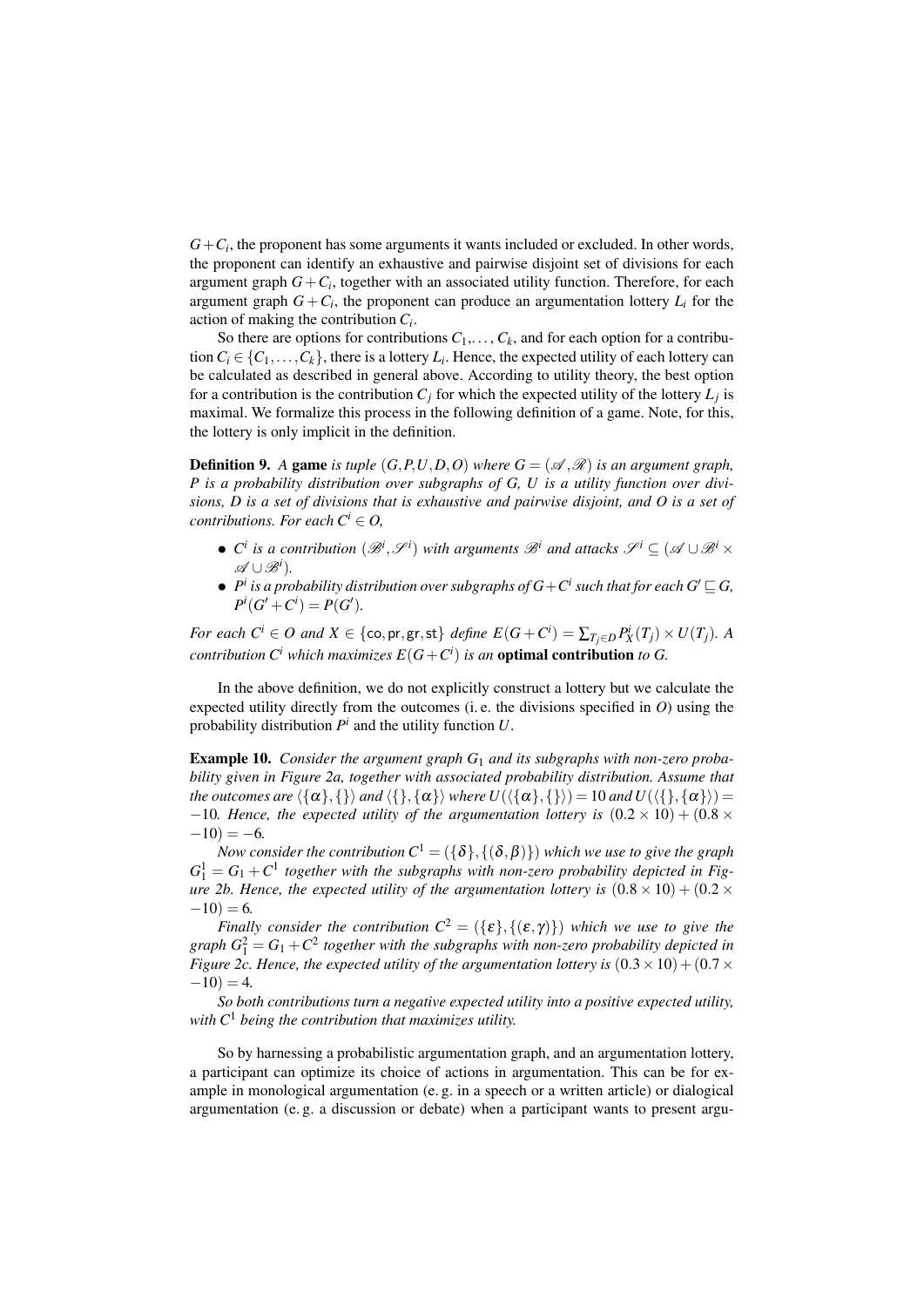| $G_2$ | $\beta \to \alpha$         | $0.6$ |         | $G_2^1$ $\delta \rightarrow \beta \rightarrow \alpha$ |                            | $0.6\,$ | $G_2^2$ | $\beta \rightarrow \alpha$                        |  |  |
|-------|----------------------------|-------|---------|-------------------------------------------------------|----------------------------|---------|---------|---------------------------------------------------|--|--|
| $G_3$ | $\alpha \leftarrow \gamma$ |       |         |                                                       | $\alpha \leftarrow \gamma$ | 0.1     | $G_2^2$ | $\alpha \leftarrow \gamma \leftarrow \varepsilon$ |  |  |
| $G_4$ |                            | 0.2   | $G^1_4$ |                                                       | $\alpha$                   |         | $G^2_4$ |                                                   |  |  |
|       | (a)                        |       |         |                                                       |                            |         |         |                                                   |  |  |

Figure 2. Subgraphs and probability distributions for Example 10

ments and/or counterarguments in order to convince the audience that some particular arguments should be accepted and some should be rejected.

We implemented the concepts introduced in this paper and, in particular, the game setting described in this section in the Tweety library for Artificial Intelligence [16]. Moreover, we conducted some empirical evaluation of the lottery approach for move selection in order to validate its feasibility and performance compared to a simple utilitybased move selection<sup>2</sup>. More precisely, we generated random argument graphs (with an average of 5 arguments and 0.3 attack probability between any two distinct arguments, no self-attacks), a random probability distribution on the subgraphs, and a random utility function (with all utilities in the range  $[0,1]$ ). Then we sampled (wrt. to the probability distribution) some subgraph to be the actual subgraph assigned to the audience. Afterwards we used our lottery-based approach to determine the set of arguments that should be brought forward and computed the resulting utility after the audience incorporated this set into its argument graph. As a baseline approach, we also determined another set of arguments by only maximizing utility and without taking the probability function and lotteries into account—i. e. the contribution which resulted in the graph with maximum utility was chosen—, and computed the resulting utility on the actual graph. We repeated this experiment 500 times and obtained an average utility for the baseline approach of approximately 0.5571 (standard deviation 0.0953) and an average utility for the lottery approach of approximately 0.6494 (standard deviation 0.0657; the difference is significant with 99% confidence). This (preliminary) investigation shows already the feasibility of our approach. For future work, we aim at conducting further and more systematic experiments.

# 7. Discussion

In this paper, we have investigated how probabilistic argumentation can be harnessed to formalize the notion of a lottery for argumentation. An argumentation lottery can be used to judge the expected utility of the outcomes in an argument graph. Furthermore, an argumentation lottery can be constructed for each of a number of possible contributions that can be made to a discussions, debate, etc. These lotteries can then be used to determine the contribution that maximizes the expected utility. Therefore, an agent making a decision on what contribution (if any) to make in argumentation now has a formal tool to make the best choice. We can consider uncertainty from either the audience's perspective or the participant's perspective. In previous work, we have modelled audiences in terms

<sup>2</sup>http://tiny.cc/TweetyLottery